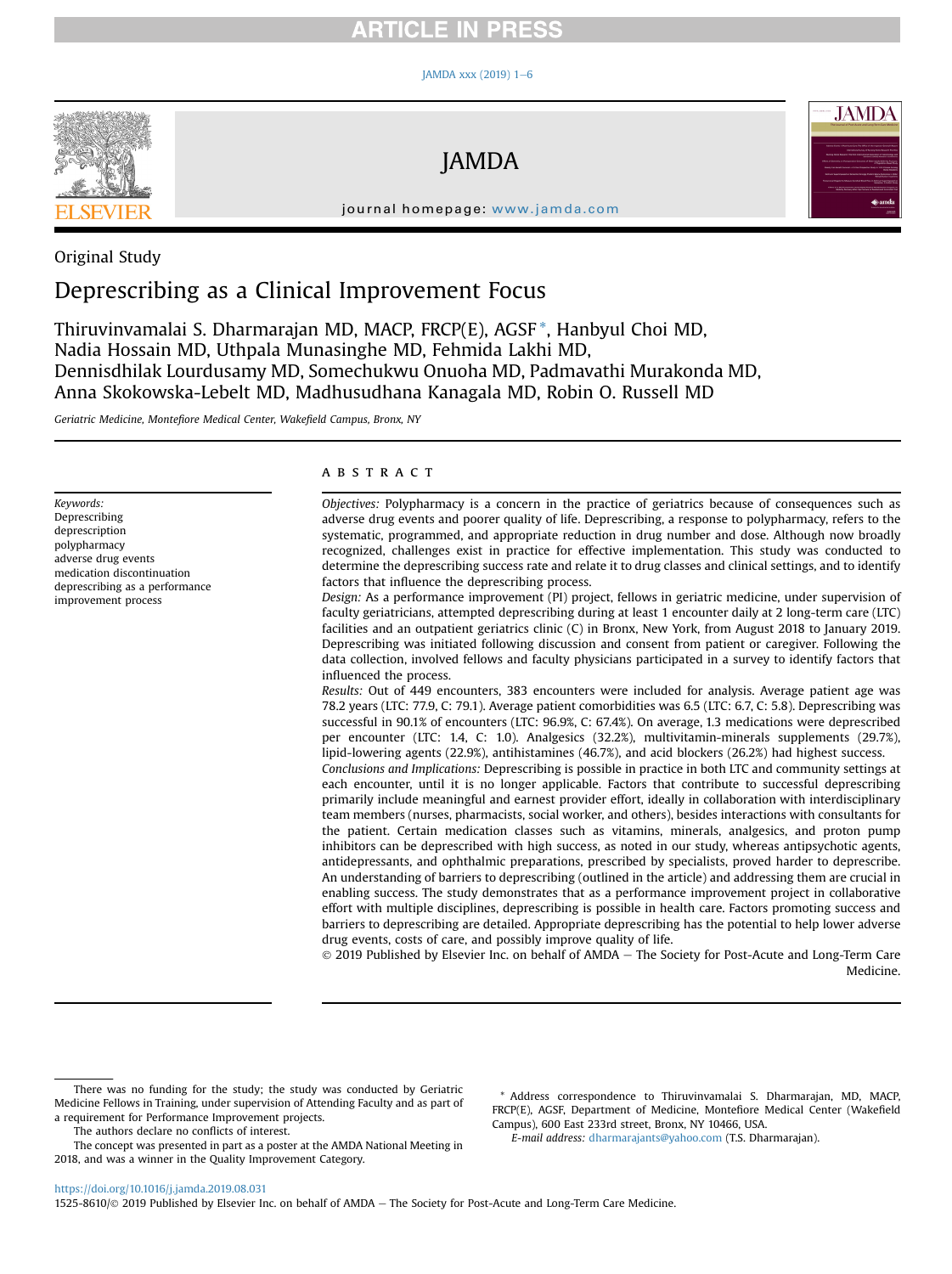Polypharmacy is commonly encountered in the geriatric population in the United States. The National Health and Nutrition Examination Survey data indicate that many older adults consume an inappropriately excessive number of medications and supplements.<sup>1</sup> Multimorbidity, indicating the coexistence of 2 or more chronic health disorders, is typical in older adults and associated with use of multiple medications and polypharmacy. Definitions of polypharmacy vary, with no consensus on the medication number. Based on a database search, definitions of polypharmacy may be categorized as numerical (number of medications, ranging from  $>2$  to  $>11$ ), numerical for a certain duration of therapy or setting (eg, during hospital stay), or descriptive (using a brief description to define polypharmacy). $2$  In simplest terms, polypharmacy refers to the prescription of an inappropriately high number of medications for a patient. The prevalence of polypharmacy in the United States based on a definition of  $>$  5 prescription drugs, in a database, has increased from 8.2% in [1](#page-5-0)999-2000 to 15% in 2011-2012.<sup>1</sup> Data suggest that the proportion of community-dwelling older adults (62-85 years old) on 5 or more medications (including prescribed, over-the-counter, or dietary supplements) is rising.<sup>[3](#page-5-0)</sup> An editorial states that rather than pill counts, perhaps the definition of polypharmacy may be defined in the era of deprescribing by related outcome measures.<sup>[4](#page-5-0)</sup>

Polypharmacy leads to an increased risk of adverse drug interactions and events $^5;$  an adverse drug event refers to harm caused by the use of a drug or inappropriate use of a drug. $6$  Examples include falls, syncope, delirium, organ dysfunction and consequently related hospitalizations, impaired quality of life, and increase in health care  $costs<sup>7</sup>$  In a cross-sectional study, a third of older subjects were taking on average 3 herbal oral supplements, with potential for adverse drug interactions.<sup>8</sup> A decline in physiologic reserves with aging and consequent impaired drug clearance renders geriatric patients more vulnerable to adverse drug events from polypharmacy compared with younger counterparts.<sup>9</sup>

As 1 means to address polypharmacy, the concept of deprescribing medications, or deprescription, is an approach recently used in the practice of medicine.<sup>[10](#page-5-0)</sup> Deprescribing refers to the programmed reduction in drug number or dosage of inappropriate medications supervised by a health care professional, with a goal to manage polypharmacy and improve outcomes, including adverse drug events.<sup>11,12</sup> Although the deprescribing process is becoming widely recognized and is not a complex task, in practice, challenges exist with successful implementation. Oftentimes, providers miss the opportunity for deprescribing, the failure attributed to a lack of time or inertia, and reluctance on the part of patients to participate. However, data suggest otherwise, in that patients are more often than not interested and willing to deprescribe following discussion with a physician.<sup>13,[14](#page-5-0)</sup>

#### Methods

Our performance improvement (PI) project was intended to demonstrate that successful deprescribing is feasible in daily clinical geriatrics practice, and secondarily, to identify factors that facilitate or impede the deprescribing process.

The project conducted over a 6-month period from August 2018 to January 2019, by fellows in geriatric medicine (under full faculty supervision), was intended to attempt deprescribing during at least 1 patient encounter per day. The goal was to deprescribe at least 0.5 medication during the encounter, where appropriate. Clinical settings included 2 long-term care facilities and a geriatrics outpatient clinic, all in the Bronx, New York.

Fellows were educated and encouraged to strictly adhere to a deprescribing algorithm, outlined in [Figure 1.](#page-2-0) Demographics, comorbidities, recent laboratory data, diet, life expectancy, and a complete list of medications, including both prescribed and over the counter, were collected and tabulated in a data tool developed for this project.

Medication-related information was entered into an Excel Program; the list was categorized into 21 different drug classes. Every medication was critically reviewed for potential for discontinuation, or alternatively for reduction in dose. Where appropriate, suggestions from other health care providers, such as nursing staff or pharmacists, were considered in making decisions relating to deprescribing. All deprescribing attempts were supervised by board-certified geriatricians. Meaningful verbal discussion took place with every patient; if the patient did not have capacity, discussions were held with a caregiver to determine ultimate decision regarding deprescribing. If there was no caregiver, and in the absence of capacity, the provider did what was best in the patient's interests.

Post-deprescribing, patients were closely observed for any adverse consequences following withdrawal of medication(s). If clinically warranted, the deprescribed medications were reinstituted. Incomplete data collection in some cases prompted exclusion of the encounter from analysis. Post data collection, all participating fellows and attending physicians participated in a survey to throw light on factors that influenced the deprescribing process. The answers fell into 3 categories: factors that facilitated deprescribing, factors that impeded deprescribing, and factors that prompted reinstitution of deprescribed medications.

### Results

### Exclusion Criteria

Data on 449 encounters were obtained; 8 encounters were excluded because of incomplete data collection. The 58 encounters from acute care hospital setting were excluded from analysis as there appeared substantial differences in morbidity (mostly acute) of patients from the other clinical settings. The final pool included 383 encounters for analysis.

#### Demographics

The 383 encounters included 294 long-term care (LTC) encounters and 89 outpatient clinic encounters. Overall, there were more females (64.5%) than males; average age was 78.2 years, 77.9 for LTC residents, and 79.1 for those in the outpatient clinic. Average number of comorbidities was 6.5 for the total, 6.7 for LTC residents, and 5.8 for outpatients. Average number of medications before deprescribing attempts was 11.1 for the entire group, 12.1 for LTC residents, and 8.0 for outpatients.

#### Outcomes: Successful Deprescribing

Outcomes were analyzed for both LTC and clinic settings. Deprescribing success rate was 90.1% of total encounters, 96.9% in LTC, and 67.4% in outpatient clinic. The average number of deprescribed medications per encounter was 1.3 in total, 1.4 in LTC, and 1.0 in the outpatient clinic.

#### Deprescribing Success Rate Based on Drug Classes and Clinical Settings

For each drug class, the success rate refers to the percentage of encounters where deprescribing was achieved. For example, lipid-lowering agents (statins) were deprescribed successfully in 46 of 201 encounters, a rate of 22.9%. Analgesics (32.2%); vitamins, minerals, and iron supplements (29.7%); lipid-lowering agents (22.9%); antihistamines (46.7%); and proton pump inhibitors and H2 blockers (26.2%) had highest success. Antipsychotic medications (9.3%), antidepressants (0.8%), thyroid hormone (4.1%), ophthalmic preparations (3.8%), and 5 $\alpha$  reductase inhibitors and  $\alpha$ 1-blockers (6.5%) had the lowest success. There was no meaningful difference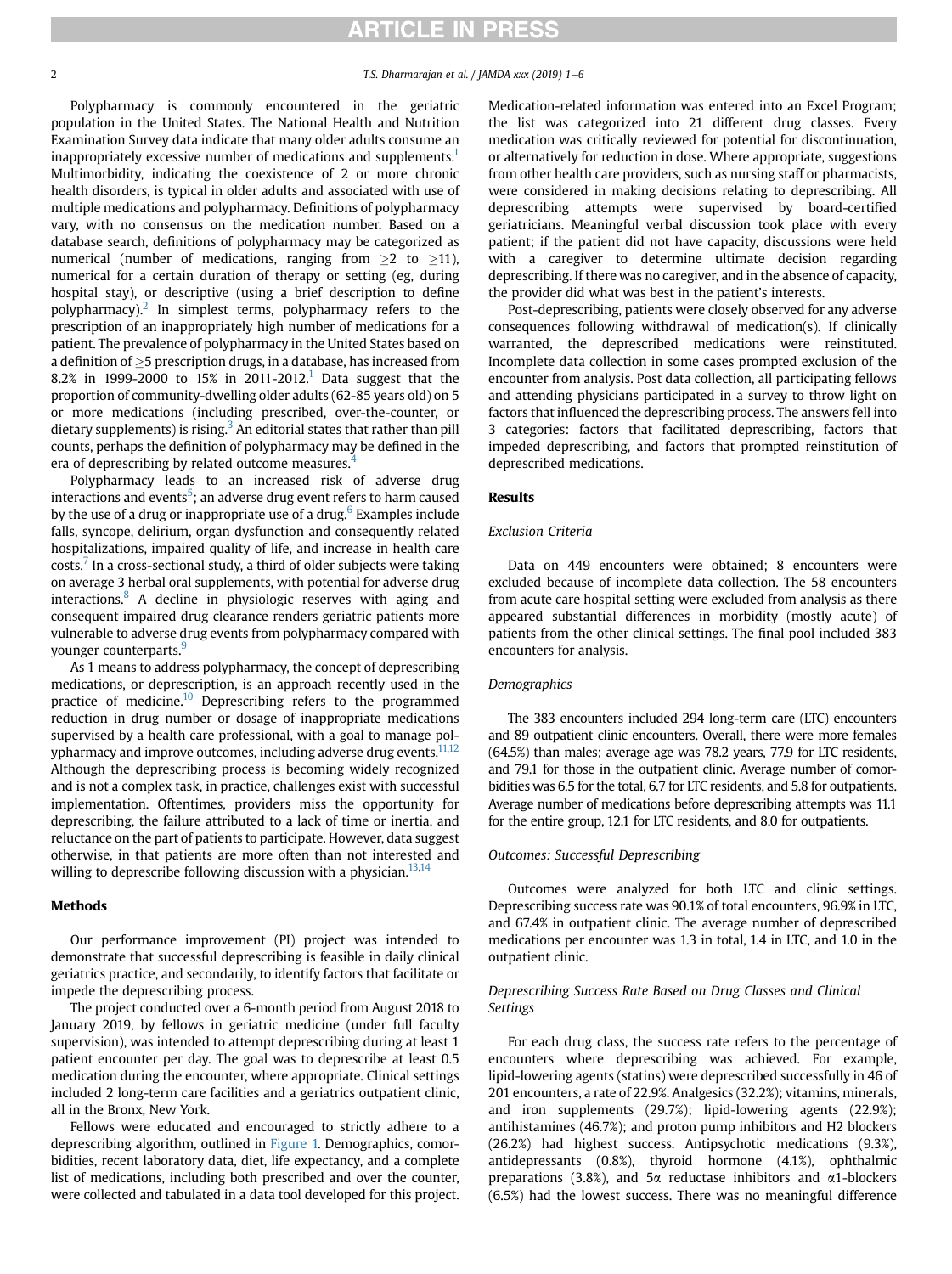T.S. Dharmarajan et al.  $/$  JAMDA xxx (2019) 1-6  $\frac{1}{2}$  3

<span id="page-2-0"></span>

\*OTC refers to Over the Counter

Fig. 1. Deprescribing algorithm.

between the clinical settings with regard to successful deprescribing for each drug class ([Table 1\)](#page-3-0).

#### Success Rate by Age Group

The patients were classified into 6 age groups. The largest group comprised those aged 75 to 84 years. The age group 85 to 94 years had the lowest success rate (84.5%), whereas the age group  $\leq$  55 years had the highest success rate (100%). Overall, there was no significant difference in success rates among age groups.

#### Discussion

Although the importance and concept of deprescribing has received emphasis, $12,15-17$  $12,15-17$  $12,15-17$  studies that quantify deprescribing efforts and comparisons at different clinical settings or for drug classes are scarce. Our project enabled an understanding of factors that contribute to successful deprescribing as well as the barriers encountered. Our efforts were directed to patients in 2 settings, which differed in patient profile relating to comorbidity, functional status, and remaining life expectancy. As a basic rule, it was important for providers to ensure that patient safety was never compromised, irrespective of setting.

#### Success and Clinical Setting

Successful deprescribing was achievable in both long-term care and outpatient clinic settings; we deprescribed at least 1 medication per encounter in both settings. Further, we were able to successfully deprescribe in 9 of 10 encounters, until there reached a stage when there were no further opportunities in a given patient. This fact demonstrated that an opportunity to deprescribe is largely available in daily geriatric practice and is achievable with meaningful provider efforts. Furthermore, the project suggests that deprescribing may be more successful in long-term care compared with the outpatient setting, although the difference was not significant. The major advantage in long-term care was in the opportunity offered by the system for review of residents' medications by multiple health care providers, such as specialists, pharmacists, nurses, or nutritionists. In fact, the effectiveness of interprofessional and interdisciplinary team efforts toward deprescribing has received favorable mention in recent literature. $18,19$  In particular, deprescribing success and effectiveness appears to also vary with the class of drug and availability of pharmacist-led educational interventions.[12](#page-5-0)

#### Drug Classes With High Success Rates

As stated, success rates varied with drug class. Antihistamines, with significant anticholinergic activity, $20$  had the highest success for deprescribing at 46.7%. Because the class of drugs is commonly available over the counter, we found it crucial for providers to ask patients about their over-the-counter medication use. It was possible to deprescribe analgesics (32.2%), a class with potential for misuse and adverse drug events. $21$  Vitamins and supplements were another category that could be withdrawn with a high success rate, 29.7%. Notably, vitamins and supplements were the drug category taken by the largest number of people in our project. This is relevant because the use of dietary supplement use is on the increase, and in fact most in the  $\geq$ 65-year age group.<sup>[22](#page-5-0)</sup> Supplements tend to include unapproved pharmaceutical ingredients that may be harmful.<sup>[23](#page-5-0)</sup> A new cohort study involving 30,899 US adults proved that there is no mortality benefit associated with dietary supplement use.<sup>[24](#page-5-0)</sup> Other data also does not support a significant benefit for the routine use of oral multivitamin mineral or dietary supplements in the healthy old; in fact they may cause drug-supplement or disease interactions.<sup>[25](#page-5-0)–[27](#page-5-0)</sup> Proton pump inhibitors and H2 blockers were deprescribed in 26.2% of encounters. Although proton pump inhibitors are currently known to be associated with adverse effects involving many organ systems, notably osteoporosis, fractures, Clostridium difficile infection, and pneumonia, among others, many patients were on acid-blocking agents without clear indications or for longer duration than recommended in guidelines[.27,28](#page-5-0) Lipid-lowering agents with limited benefit in older adults with short life expectancy<sup>29</sup> was another category that we could deprescribe without difficulty (22.9%).

#### Drug Classes With Low Success Rates

Certain drug categories had lower success rates. Antipsychotics were a drug class that we encountered difficulty in deprescribing. The chronic use of antipsychotic agents are linked to higher all-cause mortality, $30$  and their use may be continued chronically without clear indications, with inadequate assessment for their need. The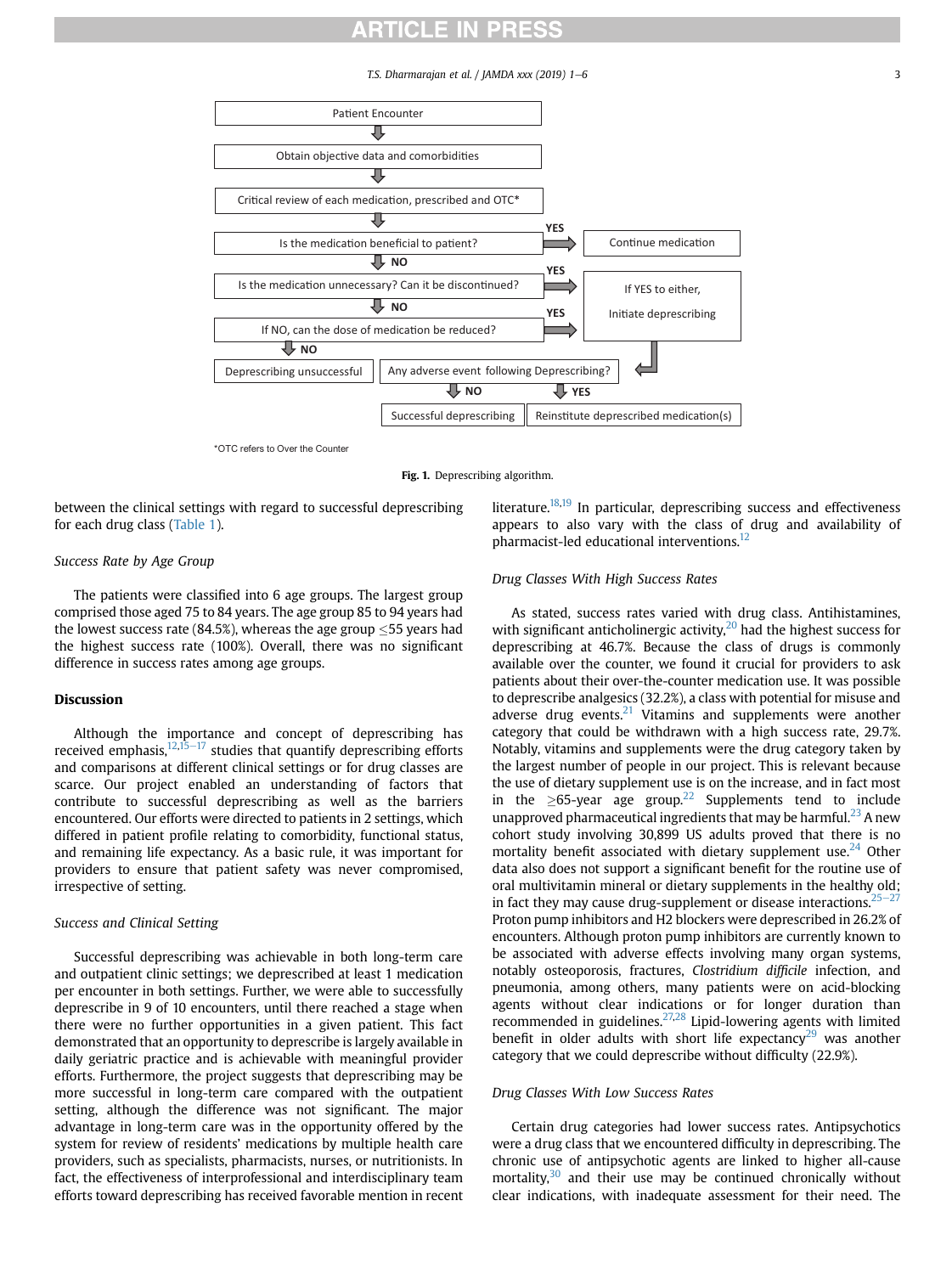#### <span id="page-3-0"></span>4 T.S. Dharmarajan et al. / JAMDA xxx (2019) 1-6

#### Table 1

Deprescribing Success Rate Based on Drug Classes

| Drug Classes                                           | <b>Total Encounters</b><br>$(N = 383)$ |            | Long-Term Care<br>$(n = 294)$ |                 | Clinic $(n = 89)$ |              |
|--------------------------------------------------------|----------------------------------------|------------|-------------------------------|-----------------|-------------------|--------------|
|                                                        | n                                      | DeP $_{x}$ | n                             | DeP $_{\alpha}$ | n                 | DeP $_{x}$   |
| Antipsychotic medications                              | 75                                     | 9.3        | 71                            | 9.9             | $\overline{4}$    | 0            |
| Antidepressant medications                             | 128                                    | 0.8        | 114                           | 0.9             | 14                | $\Omega$     |
| Anxiolytics and sedative hypnotics                     | 42                                     | 14.3       | 38                            | 13.2            | 4                 | 25.0         |
| Medications for dementia, eg, donepezil, memantine     | 55                                     | 7.3        | 50                            | 4.0             | 5                 | 40.0         |
| Analgesics                                             | 242                                    | 32.2       | 213                           | 34.7            | 29                | 13.8         |
| Antihypertensive agents                                | 144                                    | 20.8       | 71                            | 21.1            | 73                | 20.5         |
| <b>Diuretics</b>                                       | 98                                     | 9.2        | 63                            | 9.5             | 35                | 8.6          |
| Lipid-lowering agents                                  | 201                                    | 22.9       | 139                           | 28.1            | 62                | 11.3         |
| Antiplatelet agents                                    | 175                                    | 13.1       | 129                           | 13.2            | 46                | 13.0         |
| Anticoagulants                                         | 54                                     | 5.6        | 47                            | 2.1             |                   | 28.6         |
| Medications for asthma and COPD                        | 79                                     | 15.2       | 70                            | 14.3            | 9                 | 22.2         |
| Laxatives and stool softeners                          | 250                                    | 8.8        | 226                           | 7.5             | 24                | 20.8         |
| Proton pump inhibitors and H2 blockers                 | 107                                    | 26.2       | 91                            | 26.4            | 16                | 25.0         |
| $5\alpha$ reductase inhibitors and $\alpha$ 1 blockers | 62                                     | 6.5        | 58                            | 6.9             | $\overline{4}$    | $\mathbf{0}$ |
| Oral hypoglycemic agents                               | 71                                     | 15.5       | 53                            | 15.1            | 18                | 16.7         |
| Insulin                                                | 60                                     | 13.3       | 53                            | 13.2            |                   | 14.3         |
| Antihistamines                                         | 15                                     | 46.7       | 13                            | 53.8            | $\overline{2}$    | $\bf{0}$     |
| Ophthalmic preparations                                | 105                                    | 3.8        | 86                            | 4.7             | 19                | $\Omega$     |
| Vitamin, mineral, and iron supplements                 | 310                                    | 29.7       | 249                           | 32.5            | 61                | 18.0         |
| Thyroid hormone                                        | 49                                     | 4.1        | 37                            | 2.7             | 12                | 8.3          |
| Other classes of medications                           | 252                                    | 17.9       | 198                           | 18.2            | 54                | 16.7         |

COPD, chronic obstructive pulmonary disease; DeP, deprescribing.

n refers to the number of encounters.

N refers to total number of encounters.

American Family Physician Guideline (2018) recommends a re-evaluation for the need to continue antipsychotics at least every 3 months. $31$  A major barrier in the primary provider's deprescribing antipsychotic medications in our project related to the fact that the medications were largely managed by the psychiatrist. Further, nursing staff appeared to believe in perceived benefits from using the class of drugs. Antidepressants were also a category with a very low success rate. Although collaborative efforts with nurses and specialists were attempted where possible, in practice, successful deprescribing using this approach had limitations. A randomized, multicenter, double-blind, placebo-controlled trial in the United Kingdom suggested that sertraline or mirtazapine, commonly prescribed in older adults, actually did not show benefit compared to placebo; the suggestion was for providers to reconsider and individualize the approach in treating depression in dementia. $32$  Ophthalmic solutions (3.8%) were a category beyond the scope of primary care physicians to deprescribe, as they were largely managed by the ophthalmologist. However, providers should not overlook the potential systemic adverse drug effects caused by some ophthalmic preparations, such as beta blockers (bradycardia, syncope) and carbonic anhydrase inhibitors (acidosis, hypokalemia).<sup>[33,34](#page-5-0)</sup> Levothyroxine (4.1%) and 5 $\alpha$ reductase inhibitors and  $\alpha$ 1-blockers (6.5%) were largely left alone, in the absence of clinical indications.

### Examples of Existing Deprescribing Framework or Tools

Efforts have been made to develop frameworks or tools for effective deprescribing approaches. A concept of "deprescribing rainbow" suggests consideration for physical, financial, social, psychological, and clinical aspects relevant to the specific patient when attempting deprescribing. $35$  Some of these aspects were considered in our project and expressed by the patient to the provider while attempting deprescribing. A constructed mnemonic, "S-I-R-E," used 4 questions to assess appropriateness of medications:  $S =$  symptoms ("Have symptoms resolved?"), I = indication ("Is there a valid indication?"),  $R =$  risks ("Do risks outweigh benefits?") and  $E = end$  of life ("Is there short life expectancy limiting clinical benefit?"). $36$  The feasibility of electronic medical record-enabled

computerized decision support systems to reduce prescribing of inappropriate medications is another means for effective and organized deprescribing, $37$  although there is a view that electronicdriven deprescribing systems currently have barriers to overcome, especially the time-consuming patient data-entering process.<sup>38</sup>

#### Use of a Deprescribing Algorithm, and Follow-up Post-deprescribing

For our project, we created an algorithm for deprescribing [\(Figure 1\)](#page-2-0). Our algorithm is unique in that the process emphasizes follow-up post-deprescribing through a step at the end. A key point is that the credit for successful deprescribing (for data collection) was given to providers only after confirming the absence of adverse outcomes post-deprescribing. A recent review supports the importance of follow-up after deprescribing; primary care physicians are warned regarding the risk of relapse of symptoms when deprescribing a medication used long term, although it was deemed safe.<sup>[39](#page-5-0)</sup> A recommendation is that providers perform serial therapeutic trials of prescribing and deprescribing, and optimize the regimens, considering the patient's own health outcome goals.<sup>[40](#page-5-0)</sup> Although formal data collection was not attempted in our project, no significant adverse event followed the deprescribing process. On a few occasions, we had to reinstitute deprescribed medications due to relapse of manifestations [\(Table 2](#page-4-0)); for example, we reinstituted antihypertensives if the blood pressure was not at target goals following deprescribing. Yet, the overall deprescribing success rate for antihypertensives was still relatively high (20.8%). Our observation is consistent with a recent Norwegian study, which demonstrated that a systematic and collegial medication review markedly reduces the use of antihypertensive drugs in nursing home residents, without an adverse effect on the blood pressure over time. $41$ 

#### Factors That Enabled Successful Deprescribing

We identified factors that enabled effective or successful deprescribing through a poststudy survey administered to the participating fellows and attending physicians [\(Table 2\)](#page-4-0). Foremost, an earnest provider effort appeared to be the most important factor that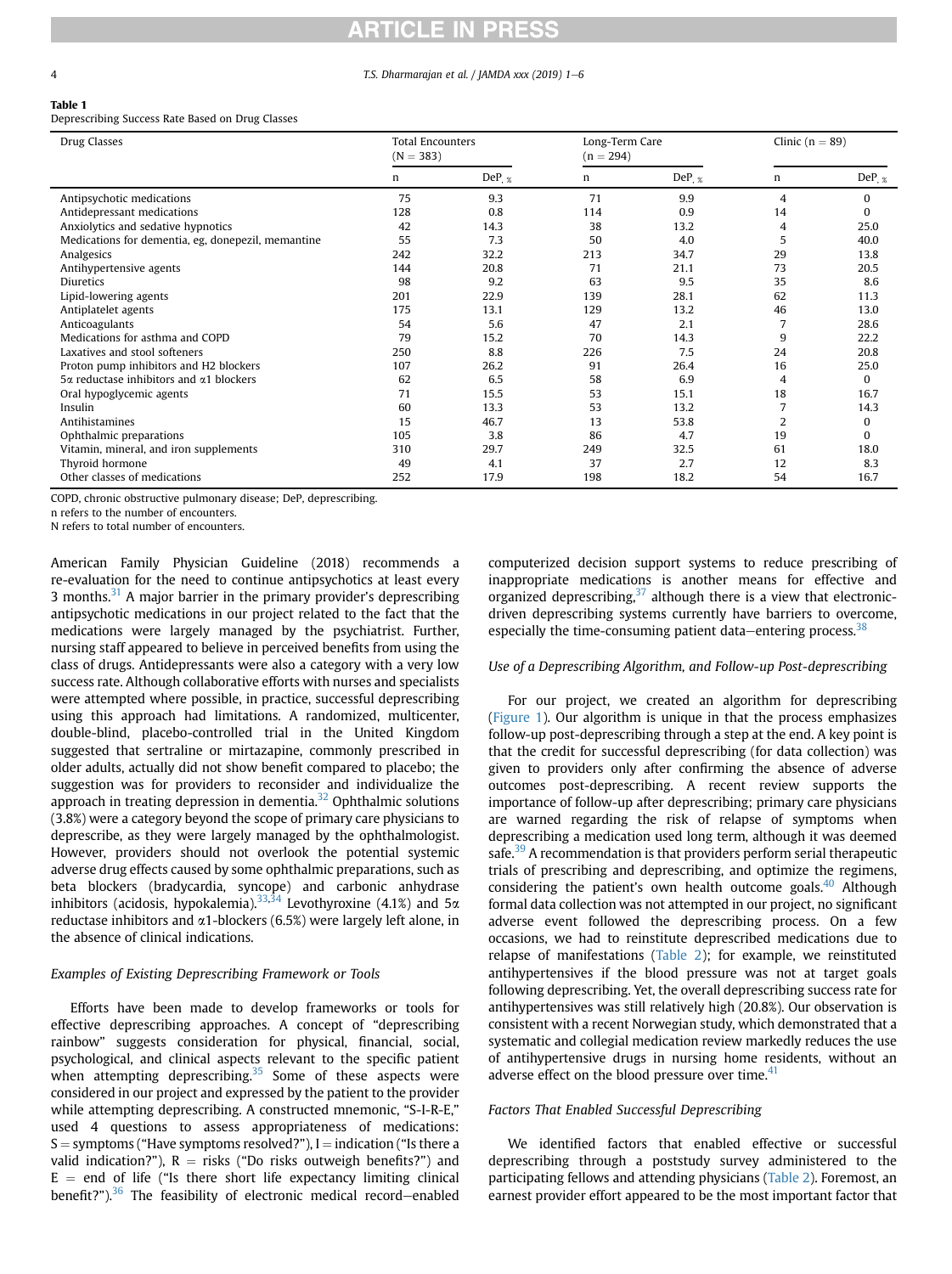<span id="page-4-0"></span>

| п.<br>H |  |
|---------|--|
|         |  |

Summary of Factors That Influenced the Deprescribing Process

|                                        | <b>Factors Influencing Deprescribing</b>                                                                    |
|----------------------------------------|-------------------------------------------------------------------------------------------------------------|
| Factors that rendered success          | • Earnest provider effort                                                                                   |
|                                        | • A good patient-physician relationship                                                                     |
|                                        | • Providing relevant patient and caregiver education                                                        |
|                                        | • Identifying redundant and unnecessary medications based on knowledge                                      |
|                                        | (physiology, pharmacology, current guidelines)                                                              |
|                                        | • Systematic periodic medication review in collaboration with multidisciplinary health care providers       |
| Factors that impeded process           | • Insufficient provider effort (ie, lack of time)                                                           |
|                                        | • New patients (first encounter, awaiting full information)                                                 |
|                                        | • Those satisfied with current regimens appeared more reluctant to deprescribe                              |
|                                        | • Patient or caregiver belief relating to recommendations from consultants or other providers               |
|                                        | • Resistance from consultants or other staff                                                                |
| Factors that required reinstitution of | • Newer goals of care and warranted changes                                                                 |
| deprescribed medications               | • Medications requiring adjustment based on new laboratory results, vital signs, or clinical manifestations |
|                                        | (eg, elevation of blood pressure, hypotension, blood sugar changes, and behavioral manifestations)          |
|                                        | • Consultant's emphatic recommendations favoring prior regimen                                              |

enabled successful deprescribing. A Danish study concluded that providers should actively offer patients with multimorbidities an opportunity to review medications and identify those unnecessary. $42$ Meaningful patient and caregiver education based on the trust with the physician, in addition to the provider's solid clinical knowledge of pharmacophysiology and current guidelines, were relevant factors that contributed to success. During patient-initiated deprescribing process, providers as facilitators can help patients make decisions by providing pertinent medical information. $43$ Systematic multidisciplinary collaborative efforts are crucial in deprescribing, especially in long-term care. $^{18,19}$  $^{18,19}$  $^{18,19}$ 

#### Factors That Made Deprescribing Difficult

We identified barriers during the deprescribing process as well. Based on our survey, insufficient provider effort largely attributed to a lack of time is a major reason for providers to lose opportunities to deprescribe. Other barriers are summarized in Table 2. Barriers to meaningful deprescribing are well outlined in a recent JAMDA editorial. They include the availability of increasing numbers and effectiveness of medication classes for chronic diseases (such as heart failure and diabetes mellitus); prescription cascades; pharmaceutical advertising directed to the public; preference for the ease of pill administration over attempting change of behavior in the patient; administration of medications rather than lifestyle change in long-term care residents; excessive belief in the powers of medications, which may even be a placebo effect; and finally resistance by the patient or caregiver, or both, to discontinue medications used for chronic symptoms despite no benefit and presence of adverse effects.<sup>44</sup> Although it is often difficult to overcome barriers in the deprescribing process, an understanding of barriers by itself is an important step for successful deprescribing.<sup>[45](#page-5-0)</sup> Therefore, providers take meaningful, persistent efforts as much as possible in geriatric practice regardless of clinical settings.

Studies mention the difficulties, success, and failures when deprescribing certain classes of medications in older people, notably antipsychotics and sedative hypnotics. The Antipsychotic Use in Long-Term Care (HALT) deprescribing trial suggested that 39 of 133 participants never ceased their antipsychotic medication, or were represcribed their medication after initial deprescribing; nurses were the most common drivers of represcribing (63.2%), followed by family members (39.5%), general practitioners (23.7%), specialists (13.2%), and hospital staff (10.5%), with increased agitation and aggressive behavior being key reasons, although not objectively identified.<sup>[46](#page-5-0)</sup> A protocol developed by an interdisciplinary team, with prescribing and deprescribing criteria, suggested that interventions performed in 35 patients in a single long-term care setting were followed by

withdrawal of antipsychotic treatment completely in 80% of the patients and dose reduction to minimum in 20% of the patients; a pharmacist was part of the team. $47$  A New Zealand study suggested that a patient-centered deprescribing approach demonstrated a high uptake of deprescribing recommendations and success rate for anticholinergic and sedative medicine, with significant benefits in terms of mood, frailty, falls, and adverse reactions over a period of 6 months, suggesting that the process is feasible and improves health outcomes[.17](#page-5-0) In summary, rational deprescribing of anticholinergics, antipsychotics, and benzodiazepines is possible with effort in older adults.<sup>48</sup>

#### Limitations

The study had limitations. Data were not formally collected on negative clinical outcomes following deprescribing, although routine follow-up of clinical status invariably took place, and appropriate actions were taken as needed. Lack of a control group of subjects was a limitation. Notably, significant adverse events were hardly encountered during the project. We did not follow long enough for mortality-related outcomes. Following the study, we learned that a well-designed tool for deprescribing should emphasize the importance of collecting data on clinical outcomes at specific intervals post-deprescribing so that potential adverse events do not escape detection. Such follow-up may be offered for days, weeks, or months, and best individualized.

Long-term measures of mortality benefits from deprescribing were not studied in our project; they are a consideration for long-term deprescribing projects. At times, a delay brought on during transfers of patients between clinical settings or because of delay in patient encounters made it difficult to perform meaningful follow-up. In particular, the process was more difficult in those patients discharged following an acute hospital stay to the community or long-term care site.

#### Conclusions and Implications

Our project suggested that meaningful, organized physician efforts can help achieve deprescribing of at least 1 medication per encounter in long-term care and community settings. Primary care providers, and in particular physicians who provide care for older adults, must maximize opportunities available in daily practice to deprescribe in an organized manner.<sup>44</sup> It is also important to recognize and understand barriers to successful deprescribing. Collaboration with other disciplines is desirable, an approach that was helpful in our project. Foremost, provider motivation is key to success. Properly executed, deprescribing is an inexpensive means to address the burden of